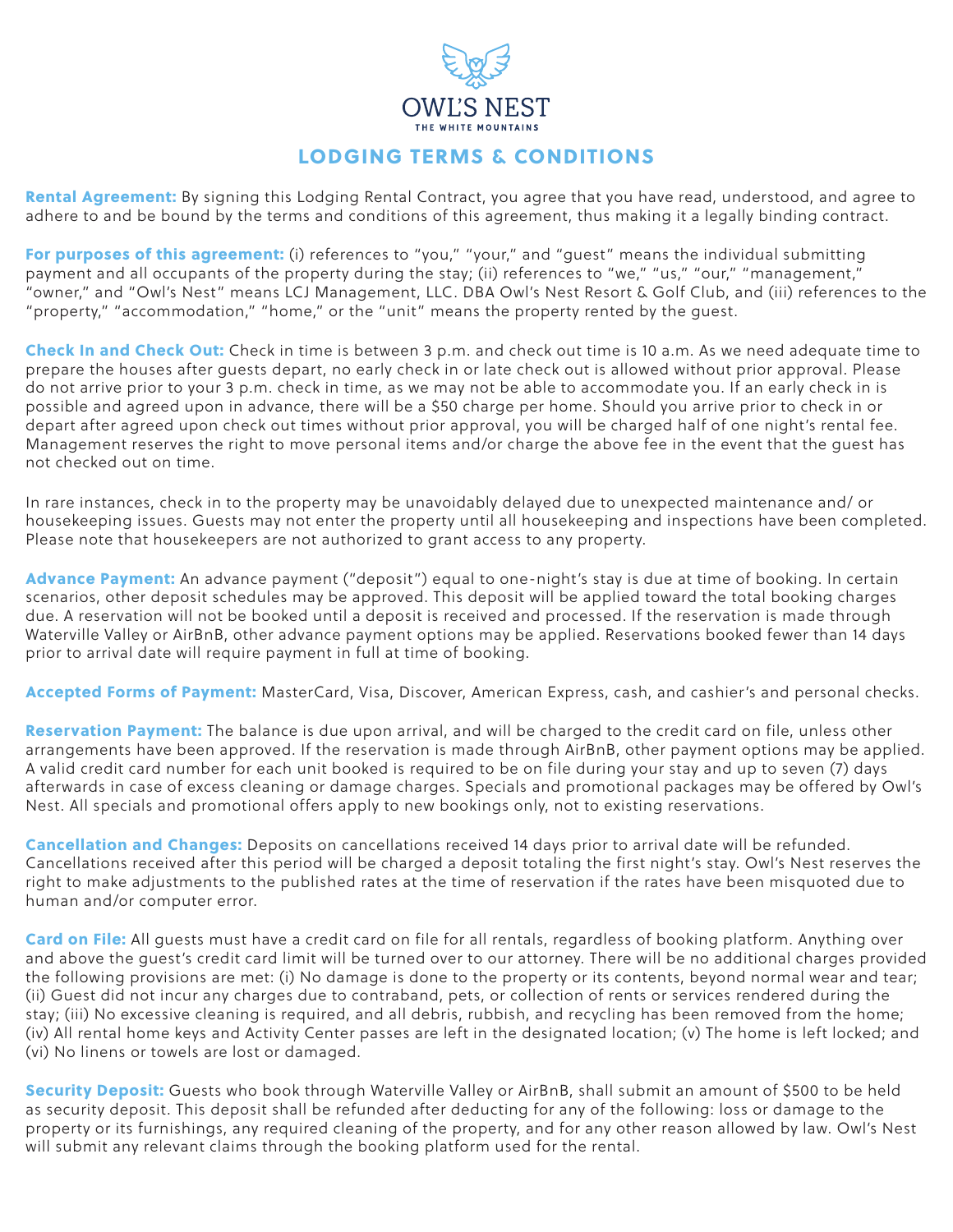Falsified Reservations: Reservations made under false pretense are null and void and check in will not be allowed. This policy includes reservations made by parents or guardians who do not check in, and/or who leave overnight during the length of the stay. In this instance, guests will be asked to vacate the accommodations. Any reservation obtained under false pretense will forfeit total booking charges.

Maximum Occupancy: The maximum number of quests is limited to the number of available beds and specifically to the guests listed on the agreement. Upon booking, we will need a list with names and ages of all guests along with a copy of a driver's license or passport from the primary guest.

Age Requirements: No units will be rented to vacationing students or young adults under the age of 21 who are unaccompanied by a responsible parent or guardian at a ratio of five (5) young adults to one (1) adult over the age of 25. The person on the reservation must be staying in the unit at all times. Guests who violate this policy will be immediately evicted and forfeit all booking charges. All minors must be supervised by an adult at all times.

Accommodation Selections: Owl's Nest will reserve the unit type selected at the time of booking upon receipt of the deposit. There may be instances where, due to maintenance or other issues, the accommodations are unexpectedly unavailable. In that instance, the guest will be placed into a comparable, available rental unit.

Unit inventories and furnishings are subject to change without notice. Guests may not relocate to another property or be entitled to a refund or adjustment because the property does not meet personal preferences or expectations upon arrival.

Events: No weddings, receptions, events, reunions, or parties of any kind are to be held at the Owl's Nest rental home properties. An event is any gathering of people at the property that exceeds the number of people sleeping at the property as listed in the agreement. Owl's Nest has the right to inspect the property at any time during your stay to guarantee that this stipulation has not been violated. This is strictly enforced. Owl's Nest reserves the right and prerogative to terminate this rental agreement if terms and conditions are breached, and to ask guests to vacate the premises without refunding the deposit, rental fees, and other associated fees.

Noise: Guest agrees to abide by the covenants of the community association and all town ordinances. Occupancy and use of the premises and communal areas shall not be such as to disturb or offend neighbors, guests, or residents.

House parties and other large gatherings are not allowed. Loud music or other noise will result in eviction without refund. Owl's Nest reserves the right and prerogative to terminate this rental agreement and to ask disruptive guests to vacate the premises in the event of complaints or, in the discretion of management, without refund of deposit or credit for remaining days.

Parking: Guest agrees to use the two (2) on-site parking spaces provided provided each rental home unit. Parking on the street or grass is strictly prohibited. Please do not park in front of another unit or driveway. Additional parking is available at the base of Lafayette Road in the main parking lot. Campers, RVs, and boat trailers are not allowed.

Smoking: Smoking is not allowed anywhere inside any building at Owl's Nest Resort & Golf Club or within 20 feet of any rental home. A minimum charge of \$500 will be applied to the credit card on file should management determine guests have smoked in a rental unit. If there is evidence of smoking outside of the home (e.g., remnants of cigarettes or cigars), a \$250 charge will be applied to the credit card on file. All evidence will be fully documented.

Illegal Drugs: Under no circumstances shall any illegal drugs be allowed on the property. Possession and use of any such substance is grounds for immediate eviction and forfeiture of payment. Guest further waives any and all rights to recourse against Owl's Nest for enforcing this clause.

Pets (Dogs Specifically): Pets are not allowed in any rental unit without prior written approval. Once written approval is received, there is a \$50 fee per stay per pet. A maximum of 2 pets are allowed. Any guest found with a pet in a property that is not pet friendly will be required to vacate the premises without refund. Should a pet be allowed (dogs only), a pet addendum form and additional pet deposit is required. This is strictly enforced. A minimum charge of \$500 will be applied to the credit card on file should management determine guests have kept pets in an Owl's Nest rental home. Notwithstanding this provision, Owl's Nest is committed to providing reasonable accommodation to protect the rights of guests with disabilities to bring a "service animal" (as defined by New Hampshire and federal law) under the terms of The Fair Housing Amendments Act of 1988, Section 504 of the Rehabilitation Act of 1973, and Title II of the Americans with Disabilities Act. If a guest needs a service animal who has been trained to do work or perform tasks for a disability, he or she should request a reasonable accommodation, in writing, from Owl's Nest at the time of their reservation. The request should state that the guest has a disability and provide the specific work or task that the service animal has been trained to perform.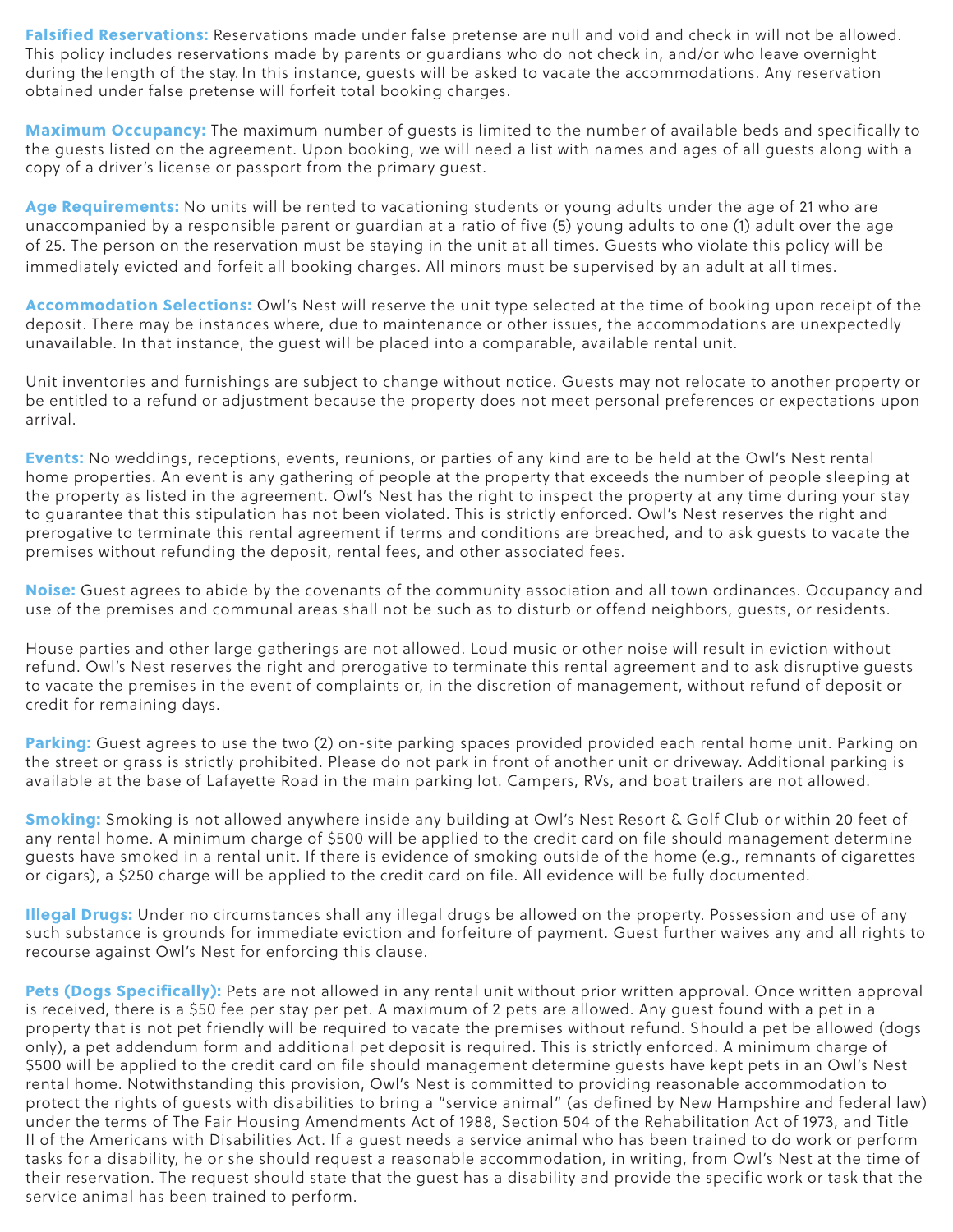Guests need not disclose the details of their disability nor provide a detailed medical history. Guests will be responsible for any damages caused by a service animal, including any additional cleaning fees required at the end of the stay to prepare the property for incoming guests. Emotional support animals are only permitted in Owl's Nest properties that permit pets.

Housekeeping: Your rental home will be cleaned to our quality standards prior to your arrival and after your departure. You are responsible for cleaning the unit during your stay and leaving the unit in good condition upon check out. Please treat the home with the care you would your own. If management determines that cleaning is needed in excess of what is usual and customary, your credit card will be charged a \$100 fee above and beyond the standard cleaning fees. An adequate supply of linens and towels will be made available in your home. The cost to replace missing or damaged linens or towels will be charged to the credit card on file.

Tenant Responsibilities: All quests are required to perform "normal" household duties, including but not limited to: (i) garbage and recyclables removal; (ii) cleaning of individual and guest dishes; (iii) notification to Owl's Nest of any damages or problems with the property; (iv) turning off all lights and appliances, and locking of all doors and windows upon departure.

Maintenance: During your stay, promptly report any maintenance problems. No refund or rate adjustment will be made for maintenance failures, including any disruptions or failures related to the supply of electricity, water, pool systems, air conditioning, heat, television or cable service, appliances, WiFi, etc., regardless of whether such issues were reported to Owl's Nest.

Amenities: Owl's Nest provides the property with a complimentary set of amenities, including two rolls of paper towels, dishwashing detergent and liquid, trash bags, sponges, one hand soap per bathroom sink, two rolls of toilet paper per bathroom, laundry detergent, and one small sample of each of the following per full bathroom: shampoo, conditioner, body lotion, and soap. You are responsible for the purchase of any additional items you may require during your stay.

Trash: Upon your departure, please dispose of your trash and recyclables at the dumpsters located in the lot across from the Activity Center on 75 Pemi River Road. A \$25 fee will be charged to the credit card on file if trash are left in the home.

Internet and Cable: While WiFi and cable are provided at Owl's Nest properties, Owl's Nest does not warrant the connectivity or equipment. WiFi access, equipment failure, or cable outage is not cause for a full or partial refund.

Keyless Entry: Owl's Nest Resort utilizes a keyless lock system. You will be provided with an access code via an arrival instructions email. This code acts as your "key". The code will both unlock and lock the unit. This code will become functional either at 3:00pm on your arrival day or when manually activated by Owl's Nest staff. Likewise, the code will cease to function after 10:00am on your departure day.

Activity Center: The Activity Center is open from 5am-10pm daily. All minors must be accompanied by an adult at all times. There is no lifeguard on duty and all amenities are available at the user's risk. No one under 14 is allowed to use the gym equipment. No smoking, alcoholic beverages, or glass bottles are allowed in the pool area. Each lodging unit will be issued one Activity Center Pass. This pass provides access to the Activity Center, located at 74 Pemi River Road. The Activity Center is home to the fitness center, an indoor, endless current workout pool, an outside Jacuzzi, as well as, an outdoor pool (available during the summer months.)

Damage: Guests are responsible for the property, its contents, and themselves during occupancy. Guests must lock windows and doors securely when not in the premises. Rearranging the furniture or removing any items from the unit is prohibited. After check out, management will inspect the unit for damage, rearranged furniture, missing items, and abnormally dirty appearance. If management determines that damage has occurred, items are missing, or the unit is abnormally dirty, management will repair the damage, replace the missing items, and/or perform a deep clean of the unit at your expense. You authorize Owl's Nest to charge the credit card on file to reimburse the management for any such expenses. The actual cost of damage to a unit, or to any of the furnishings or other personal property therein, shall be charged to the credit card on file along with a \$50 administrative fee. The name under the signed confirmation must have a valid credit card on file during the stay and for seven (7) days thereafter and will be held accountable for any remaining balance on the account at the time of check in and for any additional charges incurred at check out.

Personal Items: Owl's Nest is not responsible for any acts of theft or vandalism, or other damages to any personal property, or for personal items left by guest in the accommodation at departure. Please lock your unit when you leave